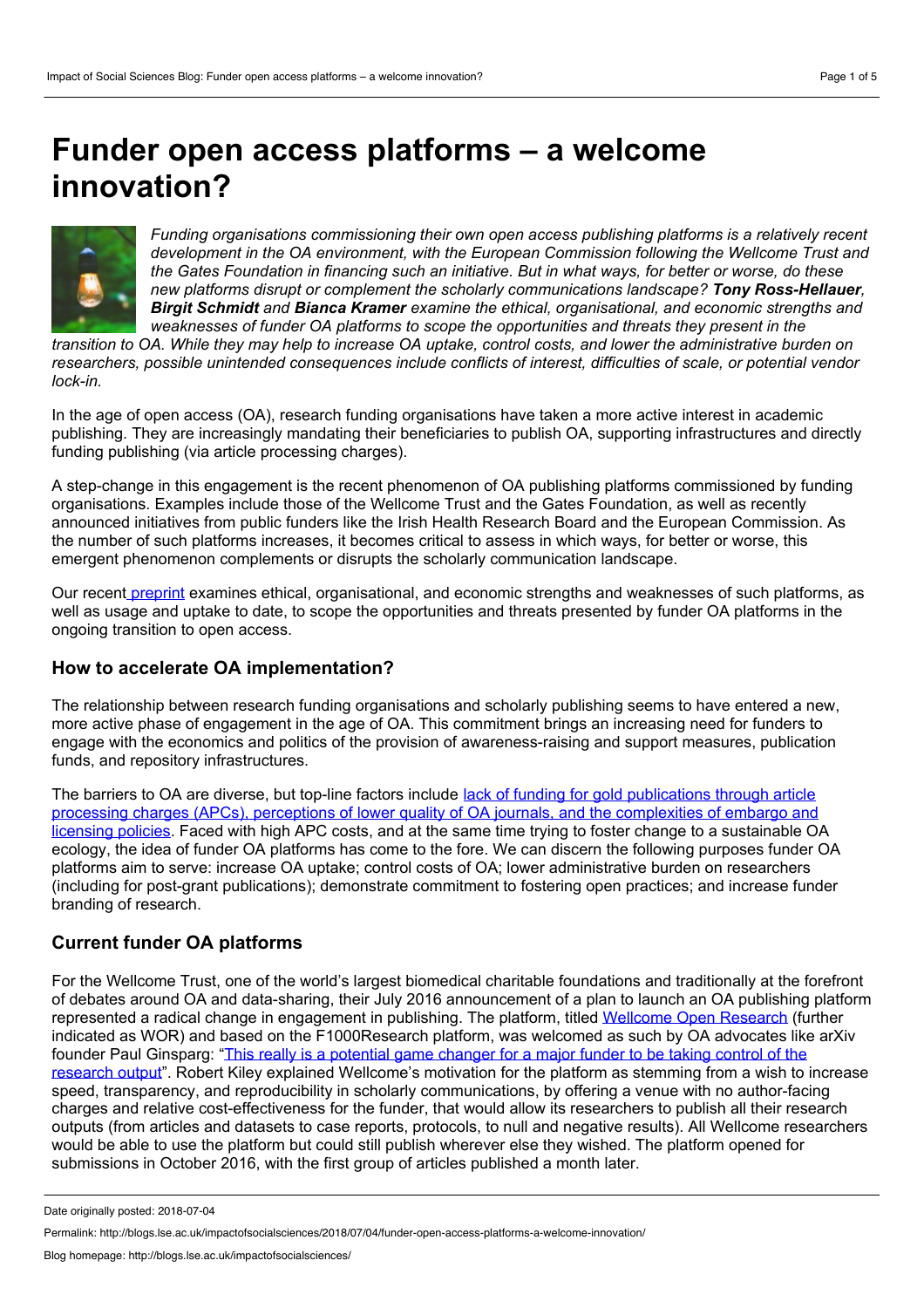Our [analysis](https://github.com/gitti1/WOR) of the outputs from WOR's first year suggests that WOR cannot be regarded a full success yet. The overall uptake is arguably modest compared to the investment made by the Wellcome Trust. The 142 publications on WOR amount to a share of about 2% of all publications deriving from Wellcome Trust funding in that period (estimate based on yearly average number of publications indexed by Europe PMC in 2013-2016 – overall over 27,000 publications). Kiley points out that WOR has been the fifth most popular publication venue for [Wellcome-funded](https://figshare.com/articles/Wellcome_Open_Research_-_publication_data_year_1_Nov_2016-Nov_2017_/5639197/2) researchers during this first year of operation, after *Scientific Reports*, *PLoS ONE*, *Nature Communications* and *eLife*.



**Figure 1: Submissions to Wellcome Open Research by month (17 Nov 2016 – 17 Nov 2017).**

Inspired by the Wellcome example, in March 2017 the Bill and Melinda Gates Foundation, another major philanthropic funder of biomedical research, announced it would also launch a platform based on the F1000 platform. The first Gates Open [Research](https://gatesopenresearch.org/) articles published in November 2017. A growing list of other funders, research organisations, and institutions have since followed the example of Wellcome and Gates, with F1000-powered publishing platforms announced by the Health Research Board Ireland, the African Academy of Sciences, UCL Great Ormond Street Institute of Child Health, and the Montréal Neurological Institute and Hospital. These platforms remain at various stages of development at the time of writing.

In mid-2017 the European Commission (EC) announced its intention to also provide a publishing platform for researchers funded via its framework programme Horizon 2020. The [Commission's](http://www.sciencemag.org/news/2017/03/european-commission-considering-leap-open-access-publishing) Information Note published in December 2017 made explicit that the Commission was following the example of Wellcome and Gates in order to raise the level of OA publications stemming from its funded research in a cost-effective manner. The note was also careful to emphasise the voluntary nature of the platform, which would be free to use for Horizon 2020 grantees. It foresaw the benefits of raising OA compliance rates, giving more flexibility to researchers, and demonstrating the EC's position as a leader in open science implementation, as wellas enabling competition through transparency regarding costs.

Date originally posted: 2018-07-04

Permalink: http://blogs.lse.ac.uk/impactofsocialsciences/2018/07/04/funder-open-access-platforms-a-welcome-innovation/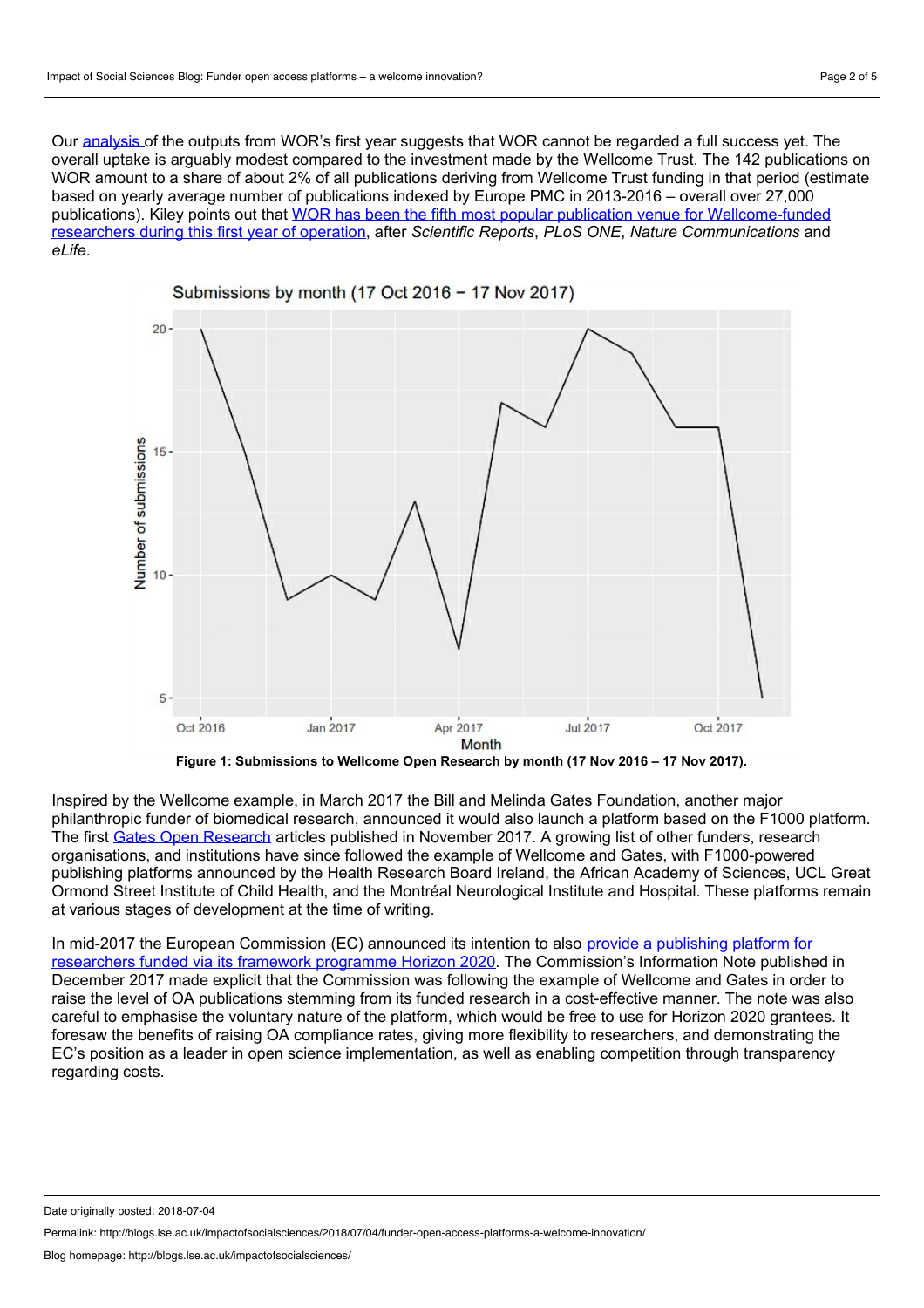As a public funder, the EC faces different constraints and considerations than private funders, including greater scrutiny and more regulations. Also, its budget and the range of subjects covered by its funding is much larger than the more targeted approach of the Wellcome Trust, the Gates Foundation, and Health Research Board, which are explicitly addressed to health/life sciences. Hence, for the EC to enter this space will be a huge step in legitimising such platforms. Overall, a maximum of €6.4 million will be allocated for the EC platform over a four-year period. The Open [Research](http://ted.europa.eu/TED/notice/udl?uri=TED:NOTICE:141558-2018:TEXT:EN:HTML) Europe tender was published by the EC on 31 March 2018.

# **A review of roles and motivations**

The primary stated intention of funders in providing their own publishing platforms is to make a larger proportion of research outputs resulting from their funding available in OA. In principle, funders can stimulate researchers to use existing OA publishing venues through a combination of mandates and the provision of financial support. The fact that an increasing number of funders decide to launch their own publishing platforms may have to do with costs, branding, and/or editorial control.

By commissioning publishing platforms themselves, funders exercise stronger control over the costs of OA publishing. If funders are able to negotiate a better APC-rate for a branded platform andcan then convince researchers to choose their platform ahead of other publication venues with higher APCs, the resulting savings could be used to fund more research. Of course, costs for setting up and maintaining a bespoke publishing platform need to be taken into account as well, but by commissioning a platform themselves funders have more control over the price of the service. Another aspect to consider is a potentially lower administrative burden for researchers (or their institutions) and funders alike for publishing on a funder platform which would not involve the transfer of APCs.

Branding may be as straightforward as funders having the opportunity to display the output of their research in a central place, and use this to increase their visibility and reputation. But branding might also make it easier for a platform to build a reputation as a valuable publication venue to which authors will actually submit their publications. Branding can also provide trust in the technical standards and guarantees for longevity of the platform, and increase the visibility and, by extension, the reach of the research published on it. However, the mere fact that the name attached to a platform could influence its use and standing in the research community is also problematic. Will publications on the Wellcome or Gates platform be valued differently than publications on F1000Research itself, rather than being judged solely on their merits?

Funders may set their own criteria on scope, type of research output, and criteria for peer review, or decide to decouple the preprint functionality and the formal publishing functionality of a platform, so that authors could post their research output as preprints on the funder platform, and either pursue further publication on the same platform, or use other publication venues.

An even more direct form of funder control would arise should funders explicitly require research funded by them to be disseminated on the funder-specific publishing platform, either exclusively or in addition to publication elsewhere. So far, all funders involved have emphasised that their publishing platforms should be seen not as replacements but as complementary to other publication venues for their authors, so this form of control has not yet materialised. Clearly, though, there is potential for a shift in the balance between mandating OA, providing the platforms for such dissemination, and requiring authors to make use of these platforms.

#### **Issues and open questions**

As with any top-down policy intervention, funder platforms bring concomitant concerns about unintended or negative consequences. In this case, we can discern the following areas for concern:

- *Conflict of interest:* the potential control of the funder over the publication process (in the various ways described above) brings to light the possible conflict of interest that may be perceived when funders provide the publishing platform for the research they finance.
- *Scale:* this approach may not be suitable for smaller funders, who may believe they do not have the name brand recognition to carry such a platform, or be concerned about the costs of operation.
- *Lock-in:* using private-sector infrastructure to support such platforms also brings with it an all-too-familiar concern: how to avoid vendor lock-in?
- *Need to support wider OA initiatives:* to support true innovation, funders should also continue to support wider

Date originally posted: 2018-07-04

Permalink: http://blogs.lse.ac.uk/impactofsocialsciences/2018/07/04/funder-open-access-platforms-a-welcome-innovation/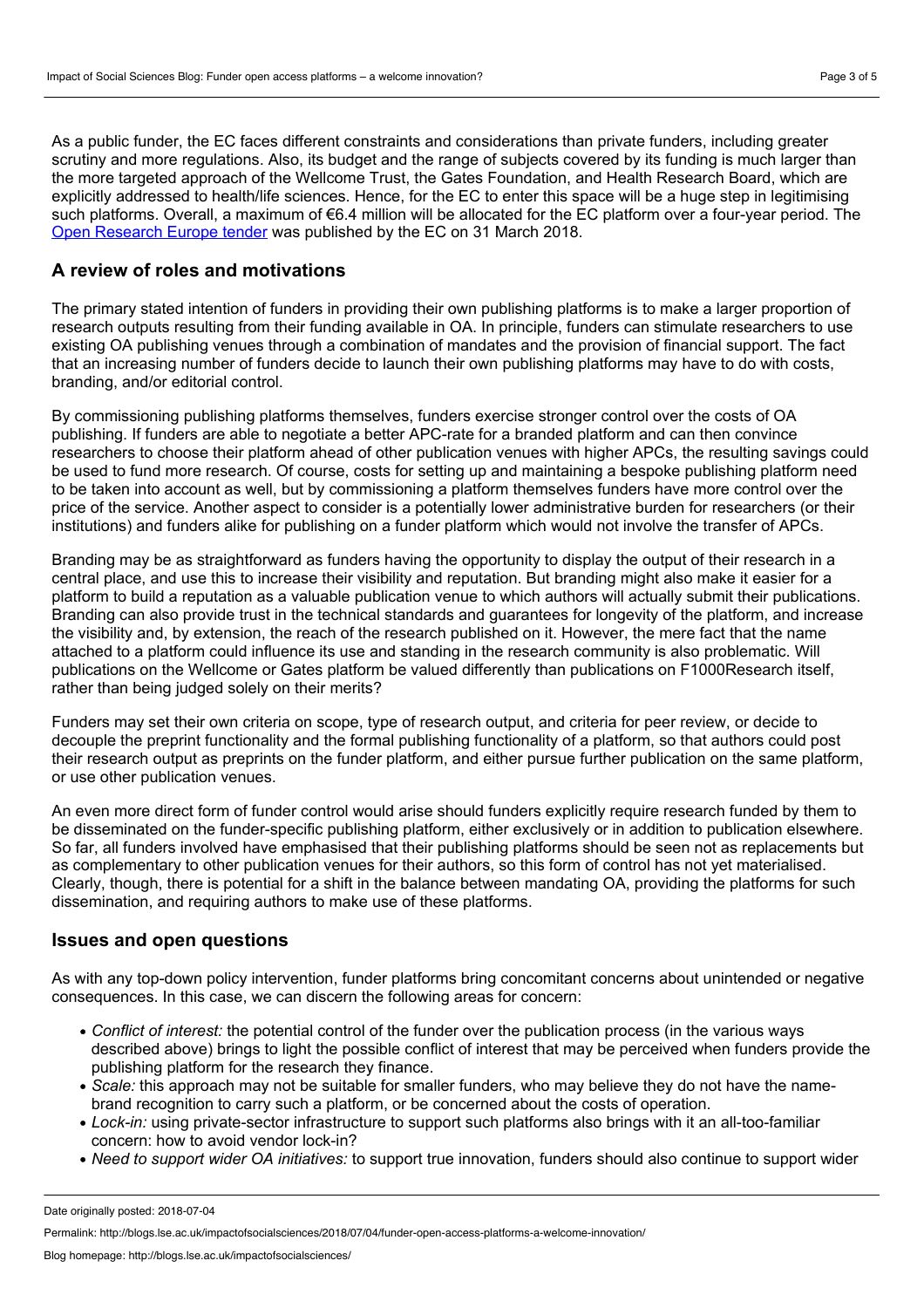initiatives in scholarly communications and seek to integrate them with their existing infrastructure on the basis of interoperability.

#### **Principles and recommendations**

Assuming funders aim to create publishing platforms that remain innovative, responsive to the needs of scientific communities, avoid lock-in to particular providers, and enable research outputs to be assessed on their own terms rather than via proxies like journal brand, we can begin to discern some guiding principles for the future development of funder platforms. Many of these [recommendations](https://figshare.com/articles/Principles_for_Open_Scholarly_Infrastructures_v1/1314859/1) directly relate to the Principles of Open Scholarly Infrastructures, which can serve as a touchstone guiding decisions and developments:

- *Listen to stakeholders and respect diversity:* uptake from researchers requires platforms to reflect researchers' present needs and expectations, and evolve in response to emergent user needs and attitudes in future. Future co-evolution, however, can still be assured through concrete measures such as stakeholder governance, regular stakeholder feedback and requirements-gathering, and active monitoring of use.
- *Maximise operational transparency and accountability:* given the potential for the appearance of conflicts of interest when a funder directly supports a platform for the dissemination of its research, it is imperative to build trust via openness and transparency of processes.
- *Embrace interoperability:* for maximum reusability, reproducibility, and transparency, such platforms should publish all research objects (including data, software, research protocols), with open standardised metadata to establish the links between them, and apply open licenses to maximise reuse by humans and machines.
- *Prefer open source:* whether from the private or public sector, it is crucial that OA funder platforms avoid becoming bound to specific organisations for technologies or workflows such that the cost of transferring to another platform/organisation becomes prohibitive.
- *Think bigger:* funders could think beyond established standards and technologies for open science publishing platforms, towards distributed platforms based on the integration of public [infrastructures](http://blogs.lse.ac.uk/impactofsocialsciences/2017/10/26/journal-flipping-or-a-public-open-access-infrastructure-what-kind-of-open-access-future-do-we-want/), or to platforms which move beyond the article as the gold standard for research dissemination to one based on more iterative communication.

The time for open science to think big is now, with the [introduction](https://ec.europa.eu/research/openscience/index.cfm?pg=open-science-cloud) of large-scale initiatives like the EU's European Open Science Cloud. There is plenty of money within the system, it need only be better directed to sustainably support open, interoperable infrastructure.

This blog post is based on the authors' article, "Are funder Open Access [platforms](https://peerj.com/preprints/26954/) a good idea?", a preprint currently *available at PeerJ Preprints.*

*Featured image: [welcome](https://www.flickr.com/photos/haru01/19235628563/) by eiji ienaga (licensed under a [CC](https://creativecommons.org/licenses/by/2.0/) BY 2.0 license).*

Note: This article gives the views of the author, and not the position of the LSE Impact Blog, nor of the London School of Economics. Please review our [comments](http://blogs.lse.ac.uk/impactofsocialsciences/about-the-blog/comments-policy/) policy if you have any concerns on posting a comment below.

#### **About the author**



*Tony Ross-Hellauer is a senior postdoctoral researcher in open science at [Know-Center.](http://www.know-center.tugraz.at/) His main research interests are open science models and infrastructures, science policy, alternative models for peer review, and philosophy of technology. Find him on Twitter at [@TonyR\\_H](https://twitter.com/tonyR_H).*

Date originally posted: 2018-07-04

Permalink: http://blogs.lse.ac.uk/impactofsocialsciences/2018/07/04/funder-open-access-platforms-a-welcome-innovation/